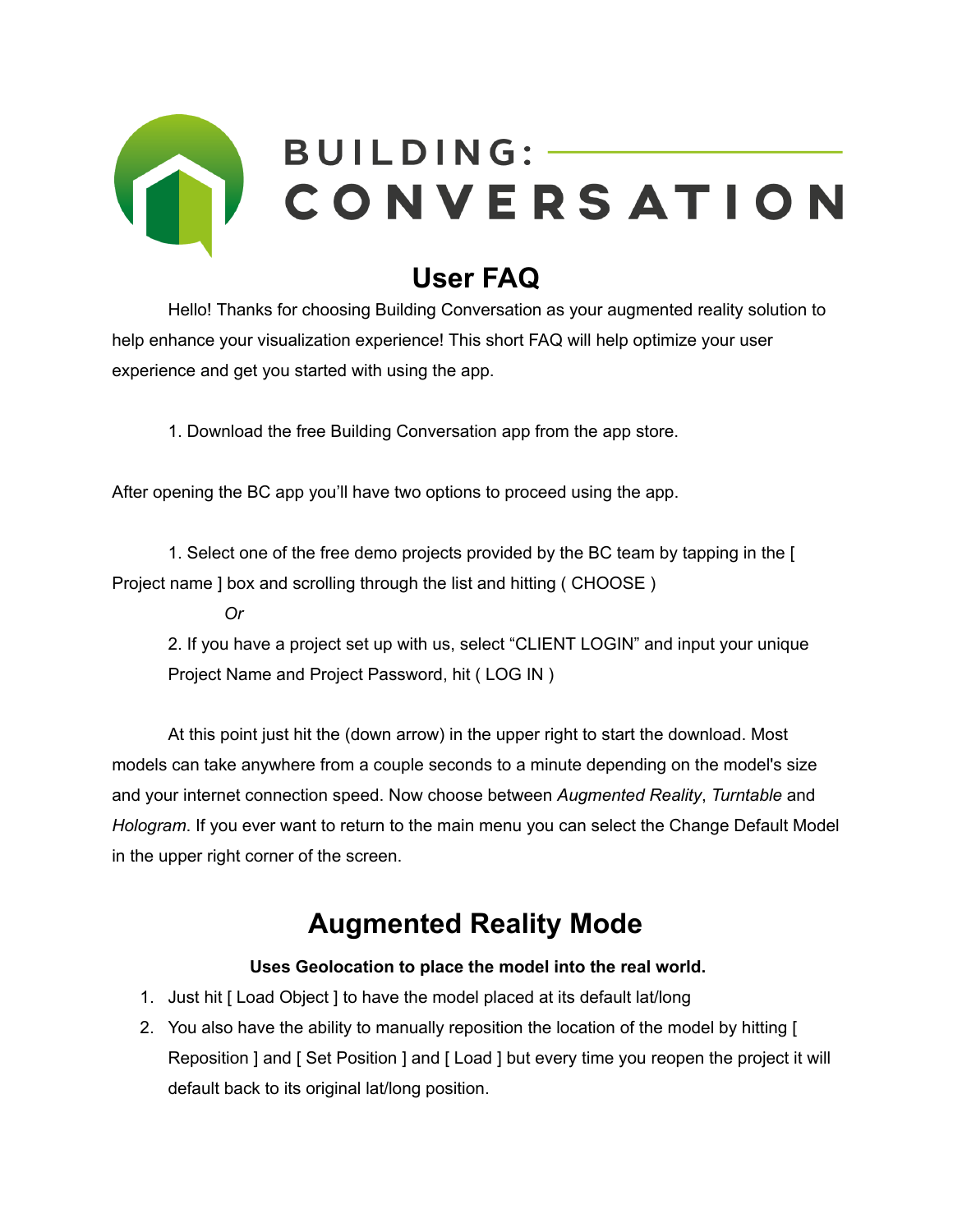## **Navigating the UI in AR mode**

Opens and closes the UI menu. IMPORTANT! CLOSE to operate all other UI



Switches between different model variations.



Activates the option to change between summer and winter mode.



Manually reposition the model with its relation to the ground.



Manually reposition the models location. It's important to note these arrows do not represent left, right, forwards and backwards, They represent North, South, West and East relation.



Activates the option to change the model's rotation.



PRESS and HOLD to toggle the lighting options on and off.



When locked this will keep the model at the same distance from the camera at all times until it's switched off. Use if you have a weak geolocation.



This will take a screenshot of your view without the UI in the picture and the photo will be saved to the gallery on your mobile device.



If at any point you would like to completely reset the rotation, scale or placement of the model, this will reset it to its fixed lat/long position.